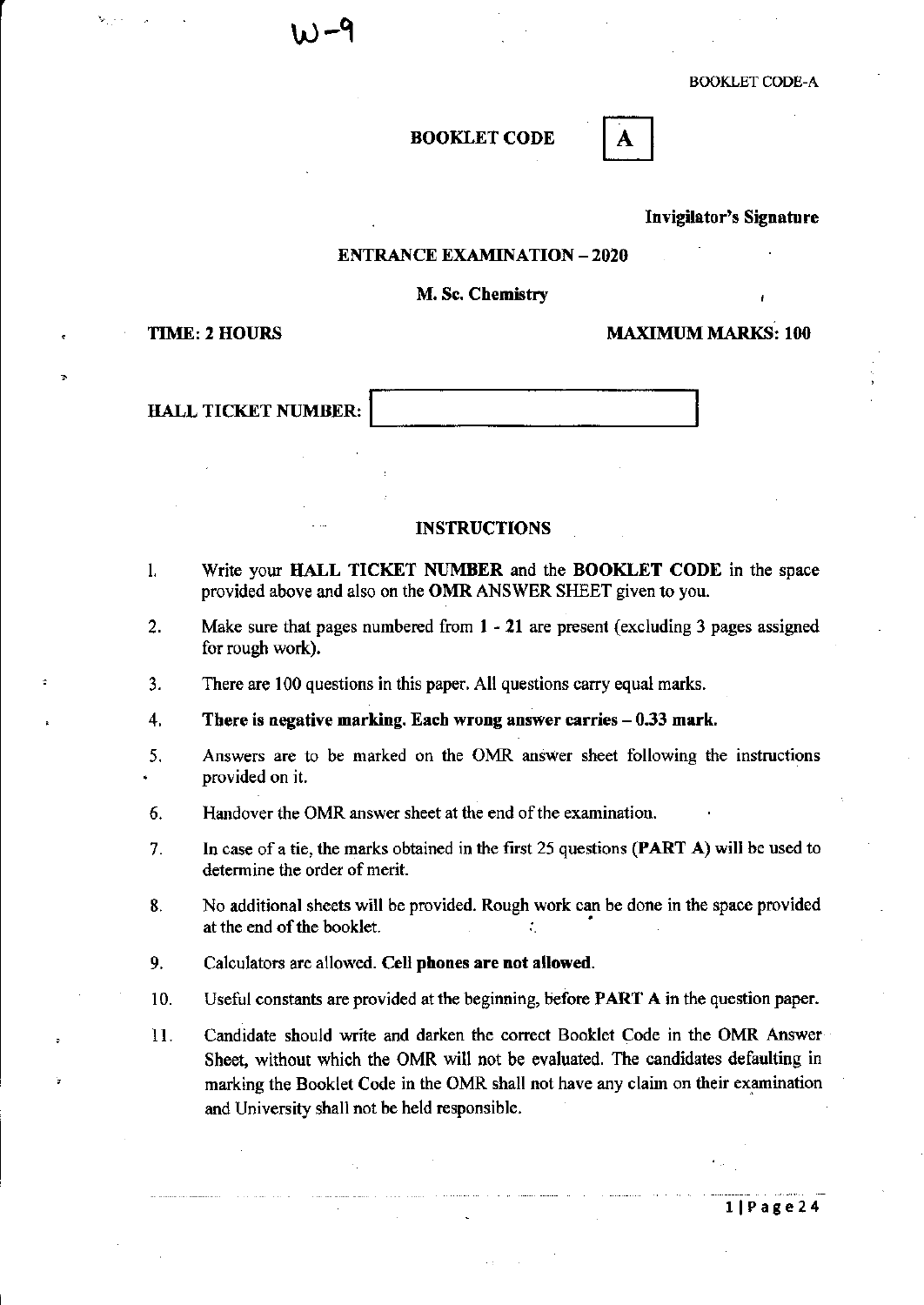#### Useful Constants:

 $\vert$ 

Rydberg constant = 109737 cm<sup>-1</sup>; Faraday constant = 96500 C; Planck constant = 6.625  $\times$  $10^{-34}$  J s; Speed of light = 2.998  $\times$  10<sup>8</sup> m s<sup>-1</sup>; Boltzmann constant = 1.380  $\times$  10<sup>-23</sup> J K<sup>-1</sup>; Gas constant = 8.314 J K<sup>-1</sup> mol<sup>-1</sup> = 0.082 L atm K<sup>-1</sup> mol<sup>-1</sup> = 1.986 cal K<sup>-1</sup> mol<sup>-1</sup>; Mass of electron = 9.109  $\times$  10<sup>-31</sup> kg; Mass of proton = 1.672  $\times$  10<sup>-27</sup> kg; Charge of electron = 1.6  $\times$  $10^{-19}$  C; 1 D = 3.336 ×  $10^{-30}$  C m; 1 bar =  $10^5$  N m<sup>-2</sup>; RT/F (at 298.15 K) = 0.0257 V; 1 a.m.u. =1.66  $\times$  10<sup>-27</sup> kg

## $PART-A$

- 1. If a hydrogen atomic orbital has two radial nodes and is non-zero at the origin, its principal (n) and angular momentum (I) quantum numbers, respectively, are
	- $[A]$  1 and 0 [B] 2 and 1
	- $[C]$  3 and 0 [D] 4 and 1
	- 2. The decomposition of nitrogen pentoxide,  $N_2O_5(s) \rightarrow 2NO_2(g) + \frac{1}{2}O_2(g)$ , is an endothennic process, but spontaneous. It is driven by a
		- [A] positive entropy change [B] negative enthalpy change
		- [C] positive free energy change [D] negative entropy change

3. At 25 °C, solid PbCl<sub>2</sub> is least soluble in

- $[A]$  0.1 M CaCl<sub>2</sub> [B] 0.1 M NaCl
- $[C]$  0.1 M KNO<sub>3</sub> [D] 0.1 M HCl

• 4. The splitting of nuclear spin energy levels in a magnetic field is known as

- [A] Stark effect [B] Mössbauer effect
- [C] Zeeman effect [Dj Cotton effect

5. The angle between the Miller planes (110) and (100) in a simple cubic lattice is

| $[A]$ 45° |           | $[B]$ 60° |            |
|-----------|-----------|-----------|------------|
|           | $[C]$ 90° |           | $[D]$ 120° |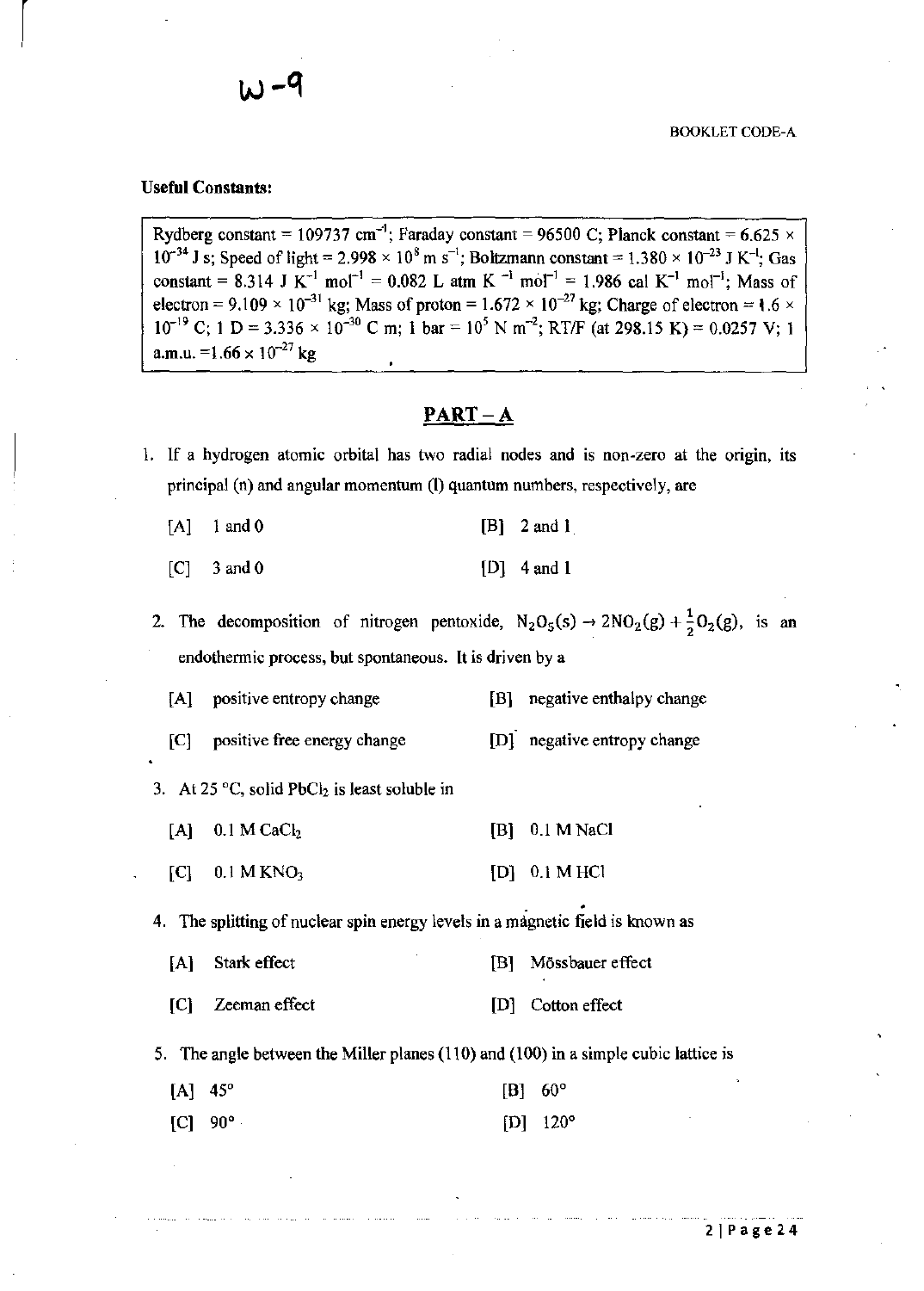

6. The order of electromagnetic radiation with increasing wavelength is

[A] radio wave < microwave < infrared < ultraviolet

[B] ultraviolet  $\leq$  infrared  $\leq$  radio wave  $\leq$  microwave

[C] ultraviolet < infrared < microwave < radio wave

 $[D]$  ultraviolet < microwave < infrared < radio wave

7. With increase in ionic strength of the solution, the rate of a chemical reaction between two cationic reactants

[A] decreases [B] increases

[C] does not change [D] becomes zero

8. An even function among the following is

| $[A]$ $sin(x)$  | [B] $\frac{\sin(x)}{x}$  |
|-----------------|--------------------------|
| $[C]$ exp $(x)$ | $[D]$ $\frac{\exp(x)}{}$ |

#### 9. The equation,  $xy = 4$ , represents

| $[A]$ a pair of straight lines | [B] an ellipse  |
|--------------------------------|-----------------|
| [C] a parabola                 | [D] a hyperbola |

10. Among the following, the *incorrect* expression for cos 29 is

| [A] $2\cos^2\theta - 1$ |  | [B] $1-2\sin^2\theta$ |
|-------------------------|--|-----------------------|
|                         |  |                       |

[C]  $\cos^2 \theta - \sin^2 \theta$  [D]  $2\cos^2 \theta + 1$ 

11. Taylor series expansion for  $ln(1 + x)$  is •

 $[A]$  1 +  $x - 2x^2 + 3x^3 - 3x^4 + \cdots$  [B]  $x + x^3 + x^5 + x^7 + \cdots$ [C]  $x - \frac{x^2}{2} + \frac{x^3}{3} - \frac{x^4}{4} + \cdots$  [D]  $x - \frac{x^2}{2!} + \frac{x^3}{3!} - \frac{x^4}{4!} + \cdots$ 

12. The smallest ion among  $K^+$ , C $\Gamma$ , H $\tilde{\ }$ , and Ca<sup>2+</sup> is

| $[A] K^+$    |  |  |  | $[B]$ H       |
|--------------|--|--|--|---------------|
| $[C]$ $CI^-$ |  |  |  | [D] $Ca^{2+}$ |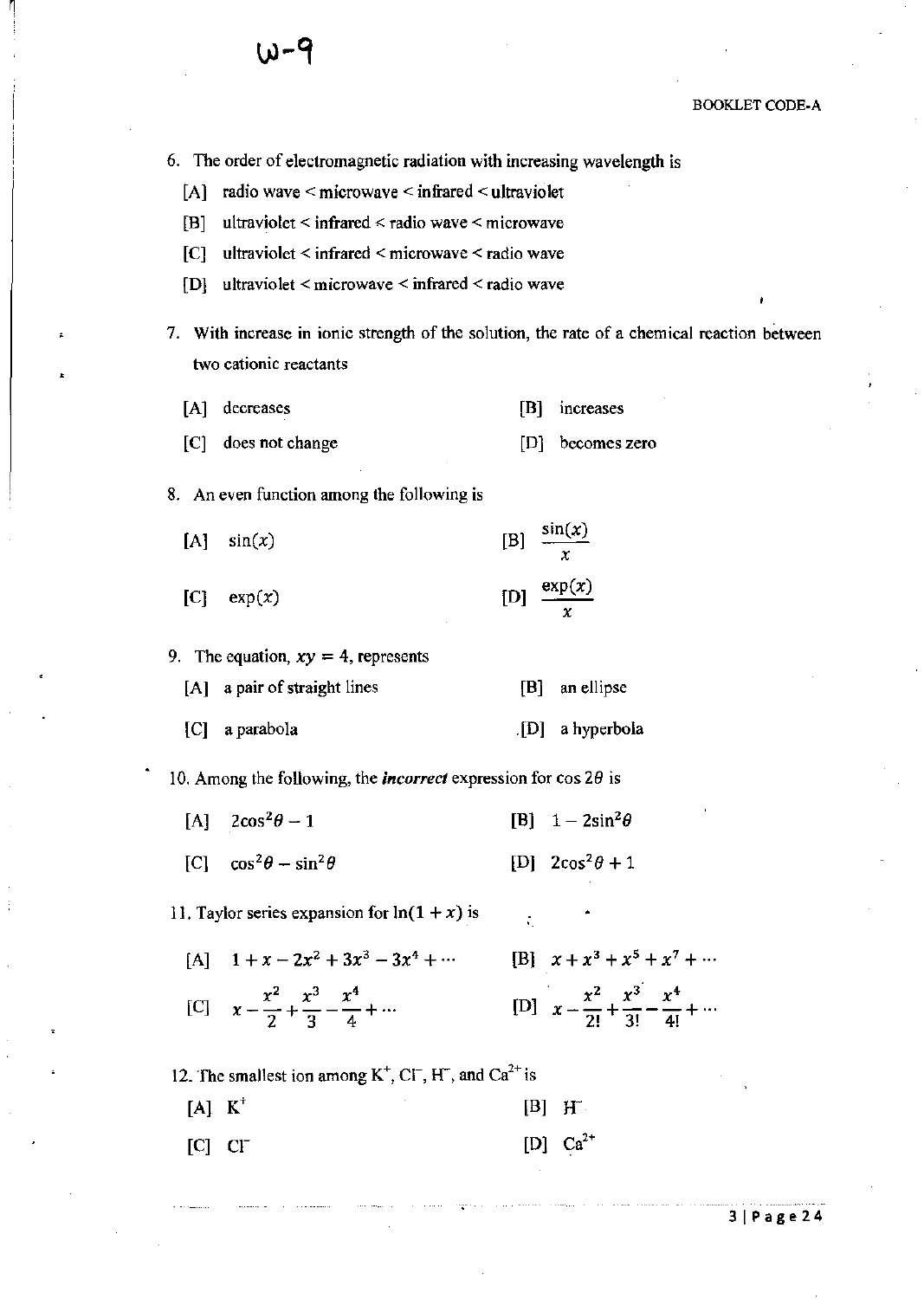- 13. The expected radius ratios  $(r^+/r^-)$  for trigonal planar and tetrahedral coordination in ionic compounds, respectively, are in the range
	- $[A]$  0.22–0.41 and 0.41–0.73  $[C]$  0.15-0.22 and 0.41-0.73 [B]  $0.15-0.22$  and  $0.22-0.41$  $[D]$  0.22-0.41 and 0.41-0.73

14. The complex that obeys the 18-electron rule among the following is

| [A] $[Cu(NH_3)_6]^{2+}$ | $[B]$ $[PtF_6]^-$  |
|-------------------------|--------------------|
| [C] $[TiF_6]^{2-}$      | [D] $[Ni(PF_3)_4]$ |

15. If 2.0 g of pure nickel metal (atomic weight = 58.69) is dissolved in nitric acid and then diluted to 500 mL with water, the normality of the resulting  $Ni(NO<sub>3</sub>)<sub>2</sub>$  solution is

| $[A]$ 0.136 | $[B]$ 0.273 |
|-------------|-------------|
| $[C]$ 0.009 | $[D]$ 0.068 |

16. In the reaction,  $10_3^- + a^- + bH^+ \rightarrow cI_2 + dH_2O$ , the values of the stoichiometric coefficients *'a',* 'b', *'e',* and 'd', respectively, are

| $[A]$ 3, 4, 2, and 3 | $[B] \quad 5, 6, 3, \text{ and } 3$ |
|----------------------|-------------------------------------|
| $[C]$ 4, 5, 2, and 3 | [D] $3, 4, 2,$ and 3                |

17. The species isoelectronic to oxide  $(O^{2-})$  is

| $[A]$ N        | $[B]$ F |               |
|----------------|---------|---------------|
| $[C]$ $S^{2-}$ |         | [D] $Mg^{2+}$ |

1&. Based on VSEPR and stereochemically inactive pair of electrons, the possible structure of  $[XeF_8]^2$  is

| $V1$ $V2$ $V3$ $V4$ |                              |  |  |                            |  |  |
|---------------------|------------------------------|--|--|----------------------------|--|--|
|                     | [A] tricapped trigonal prism |  |  | [B] pentagonal bipyramidal |  |  |
|                     | [C] square antiprism         |  |  | [D] bicapped octahedron    |  |  |

19. The enzyme involved in the fermentation of glucose to alcohol is

| [A] amylase | [B] dehydrogenase |
|-------------|-------------------|
| [C] lipase  | [D] zymase        |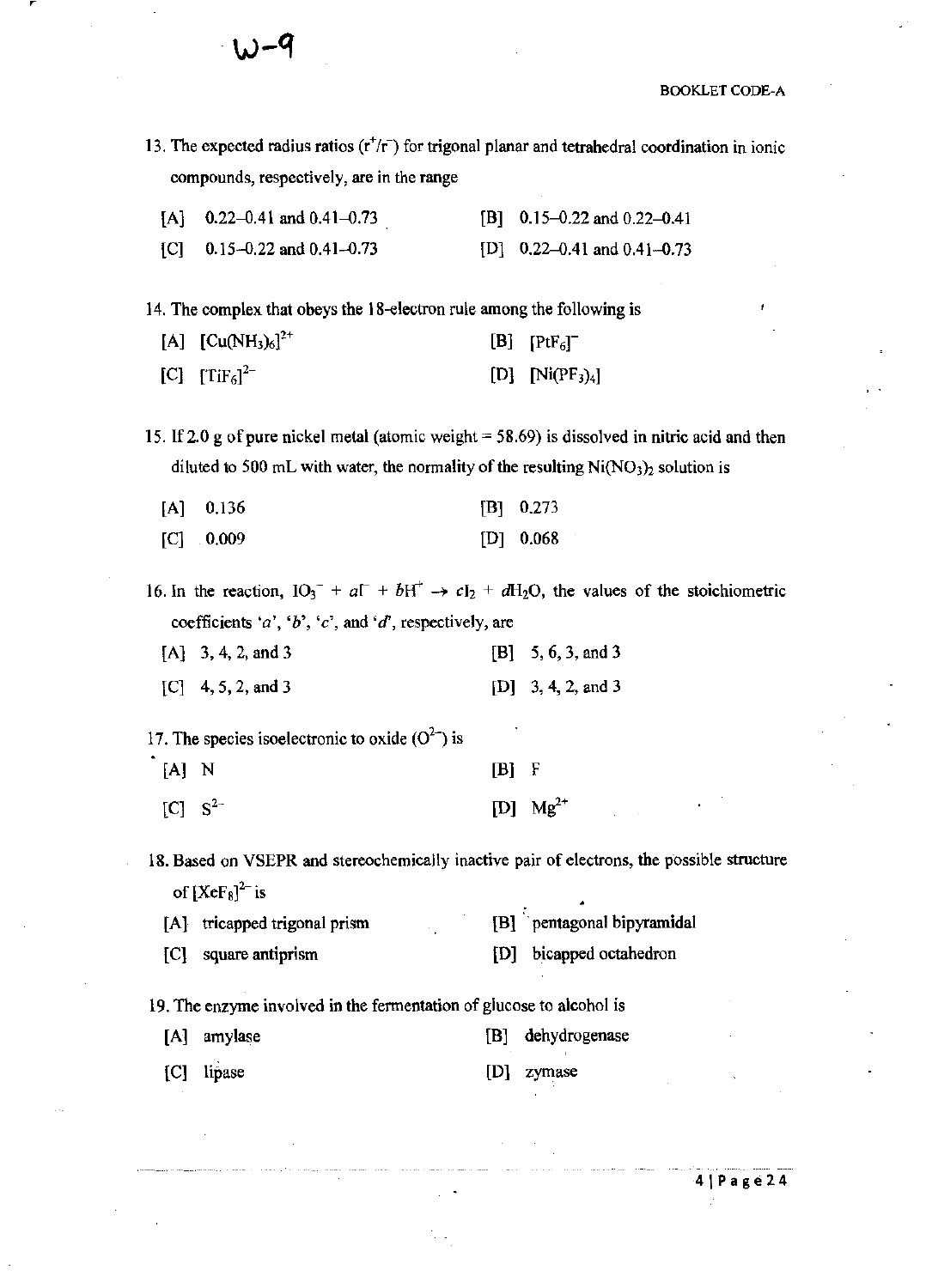**20, Identify the relative reactivities of the following compounds towards aromatic electrophilic reaction** 

|                                 |     | e.   |       |                                 |
|---------------------------------|-----|------|-------|---------------------------------|
|                                 | (!) | (II) | (III) | (IV)                            |
| [A] $(l) < (II) < (III) < (IV)$ |     |      |       | [B] $(I) < (II) < (IV) < (III)$ |
| [C] $(IV) < (II) < (I) < (III)$ |     |      | [D]   | (II) < (I) < (III) < (IV)       |

**21. The hybridization** of terminal **and central carbons of allene, respectively, are** 

 $[A]$  sp and sp<sup>2</sup>  $[C]$  sp<sup>3</sup> and sp [B]  $sp^2$  and sp [D] sp and  $sp<sup>3</sup>$ 

**22. The major product formed in the following reaction is** 

**w-9** 



**23. The most appropriate reagent required for the conversion of cyclohexene to benzene is** 

- $[A]$  KMnO<sub>4</sub>  $[B]$  MnO<sub>2</sub>
- [C] OOQ  $[D]$  :  $CrO_3$

**24. Identify the optically active compounds among the following** 

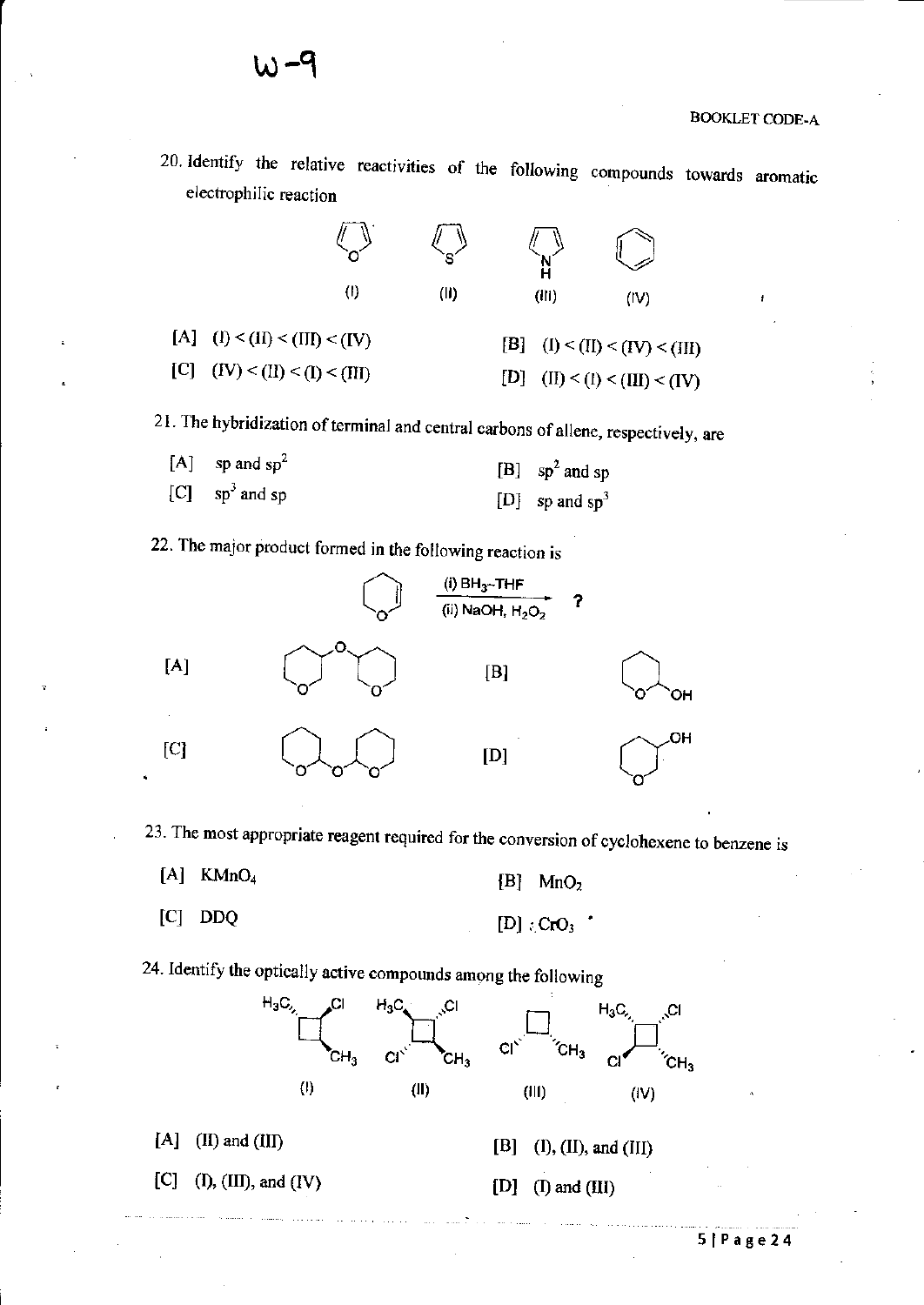**25. Identify the relative reactivities of chloropyridines towards nucleophilic substitution reaction with sodium ethoxide** 



**61Page24**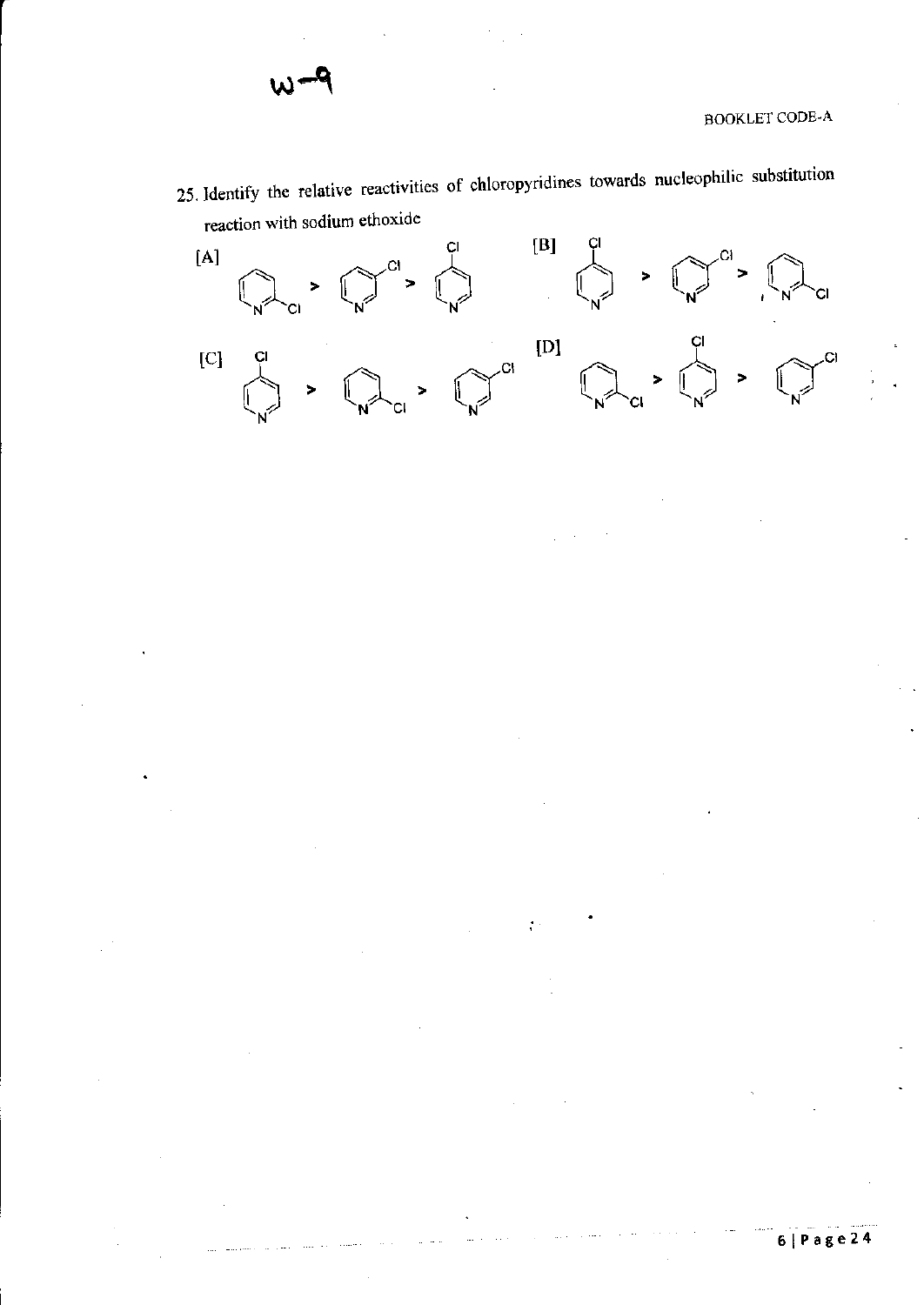$\mathbf{r}$ 

### PART-B

26. The topic relations among  $H_A$  and  $H_D$ ,  $H_E$  and  $H_F$  of cyclobutanone, respectively, are



- [A] enantiotopic and homotopic
- [BJ enantiotopic and enantiotopic

OH

CH3

[C] homotopic and enantiotopic

[D] homotopic and homotopic

27. Esterification of acid-I with alcohol-II leads to the fonnation of a



(S)-acid-I

[A] single enantiomer

- [8] mixture of diastereomers
- [C] single diastereomer [D] mixture of enantiomers

28. Identify the most water soluble bromo-compound from the following

[AJ

 $[C]$   $\bigoplus$ -Br



[BJ

[DJ

.  $\varepsilon \rightarrow 0$ 

•



29. The reactions that produce benzoic acid are

Mg,  $Et<sub>2</sub>O$ (i) PhBr  $\overline{\text{co}_2}$ 

(ii) (a) CI,. HCI (b) H,O

(iii) 
$$
Ph \leftarrow
$$
  $\xrightarrow{\text{(a) KMnO}_4, HO^{\ominus}}$   
(b)  $H_3O^{\oplus}$ 

(iv) 
$$
\begin{array}{ccc}\n\text{(iv)} & \text{PhCH}_3 & \xrightarrow{\text{(a) KMnO_4, HO}^{\bigcirc}} \\
\text{(b) H}_3O^{\bigcirc}\n\end{array}
$$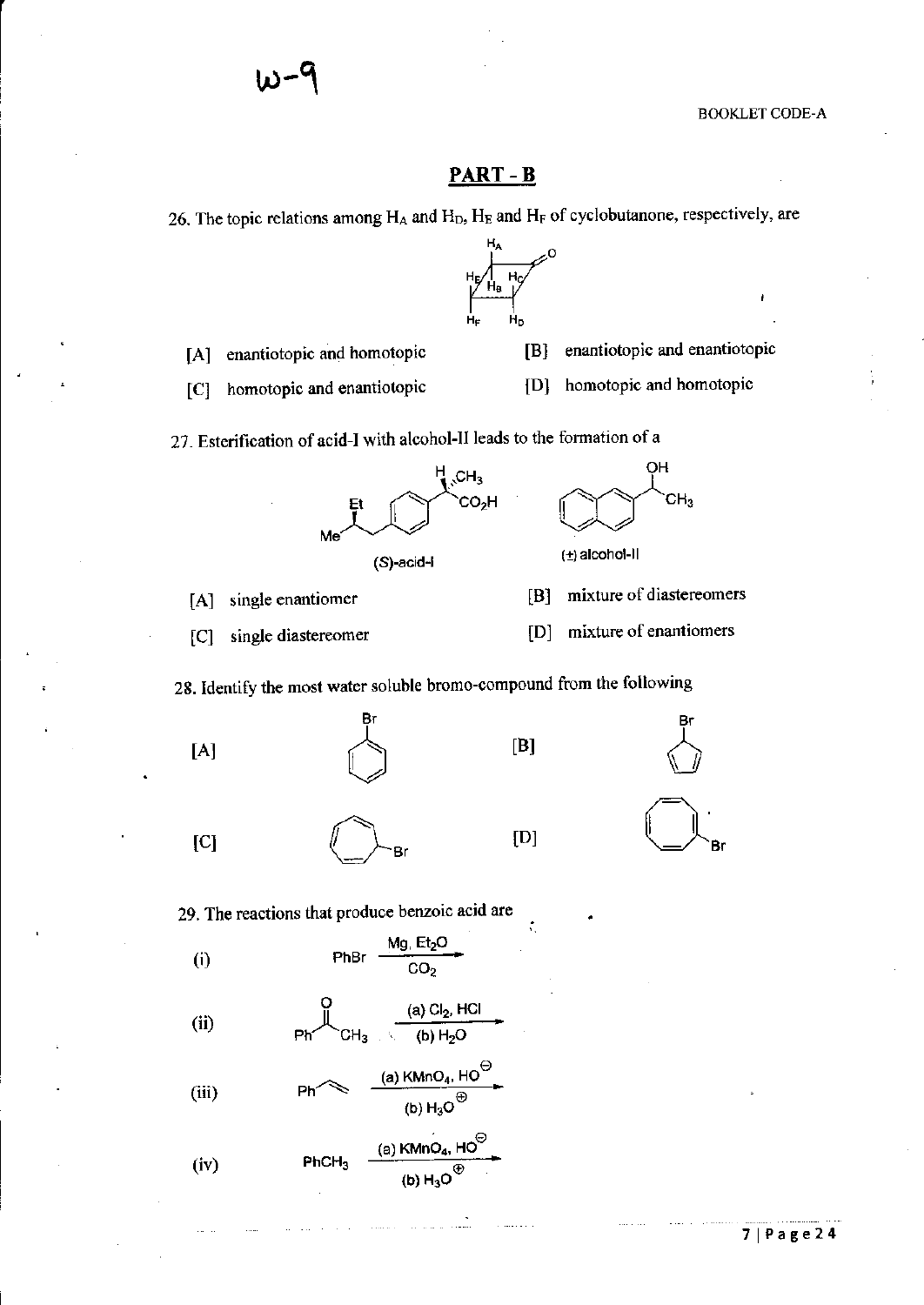$[A]$  (i), (ii), and (iv)  $[C]$  (i), (iii), and (iv)  $[B]$  (ii), (iii), and (iv) [D] (i) and (iv)

**30. Identify the products X and Y in the following synthetic scheme** 



**31. The precursor required for obtaining ethyl 2-oxocyclohexanecarboxylate is** 



[D]

**32. The carbocation having the longest half-life is** 

Me Me









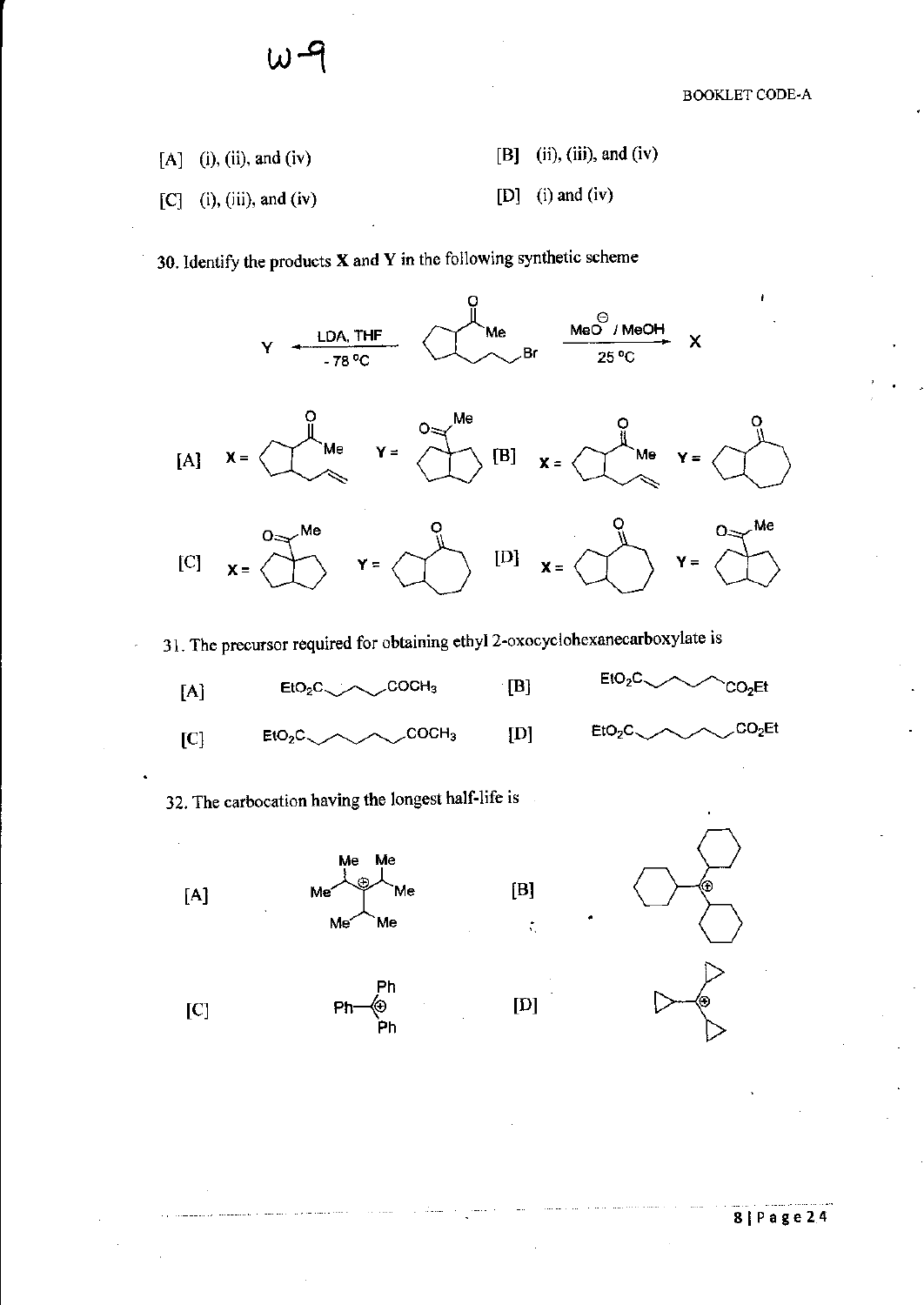33. **The major product obtained in the ozonolysis of l,4-dimethylcyclohexene followed by a reductive workup with Zn and ethanoic acid is** 



**34. The IUPAC name** of the **following compound is** 



[AJ  $(R,E)$ -4,5-dimethylhex-3-en-2-amine [BJ (S,E)-4,5-dimethylhex-3-en-2-amine

[C]  $(R,E)$ -4-methyl, 4-isopropyl-3-en-2**amine** 

[D]  $(S,E)$ -2,3-dimethylhex-3-en-5-amine

35. **The major product fonned in the following transformation is** 



 $\begin{pmatrix} 1 & 0 & 0 \\ 0 & 0 & 0 \end{pmatrix}$ 



O

**91Page24**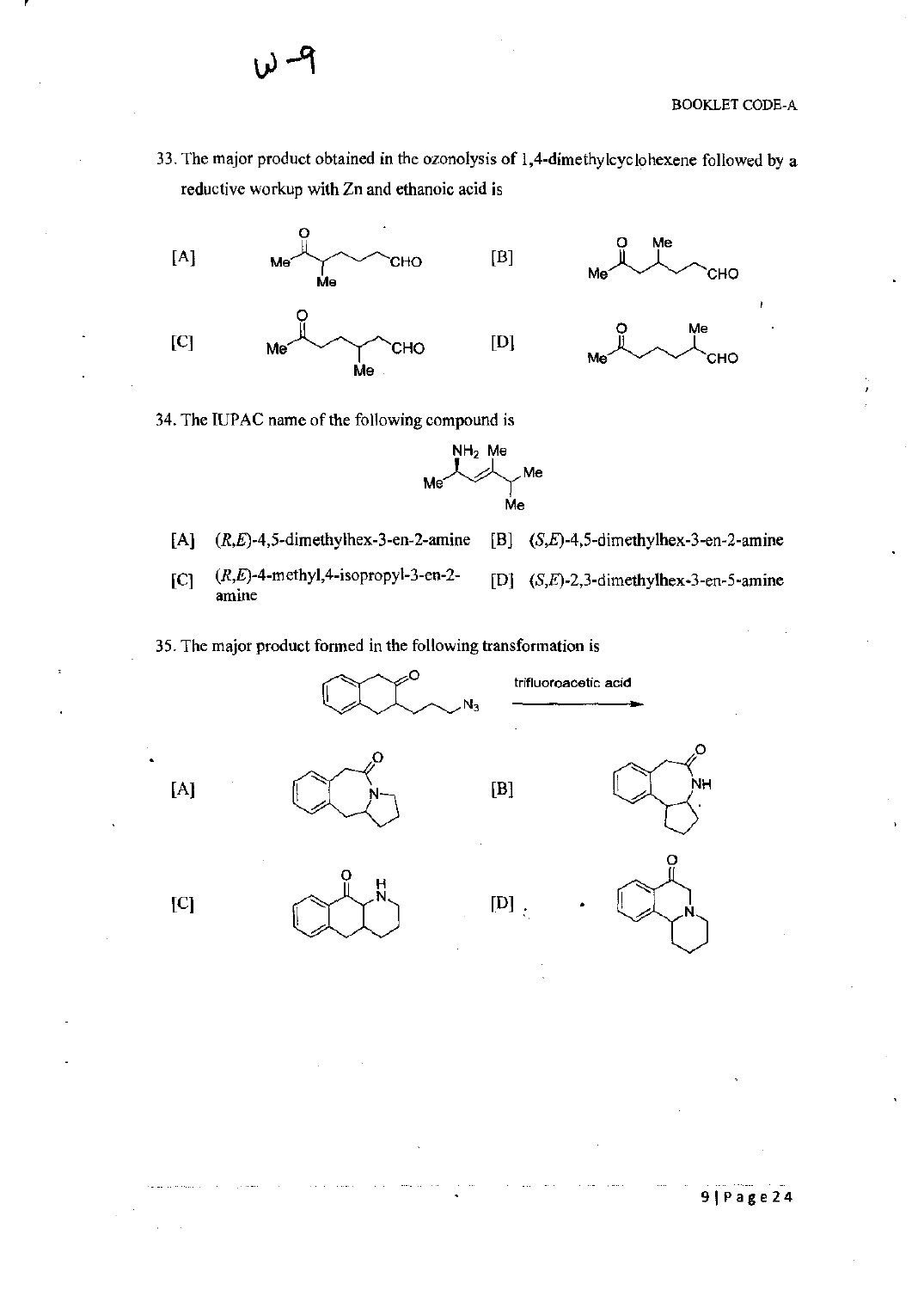

**36. Predict the major product in the following transfonnation** 

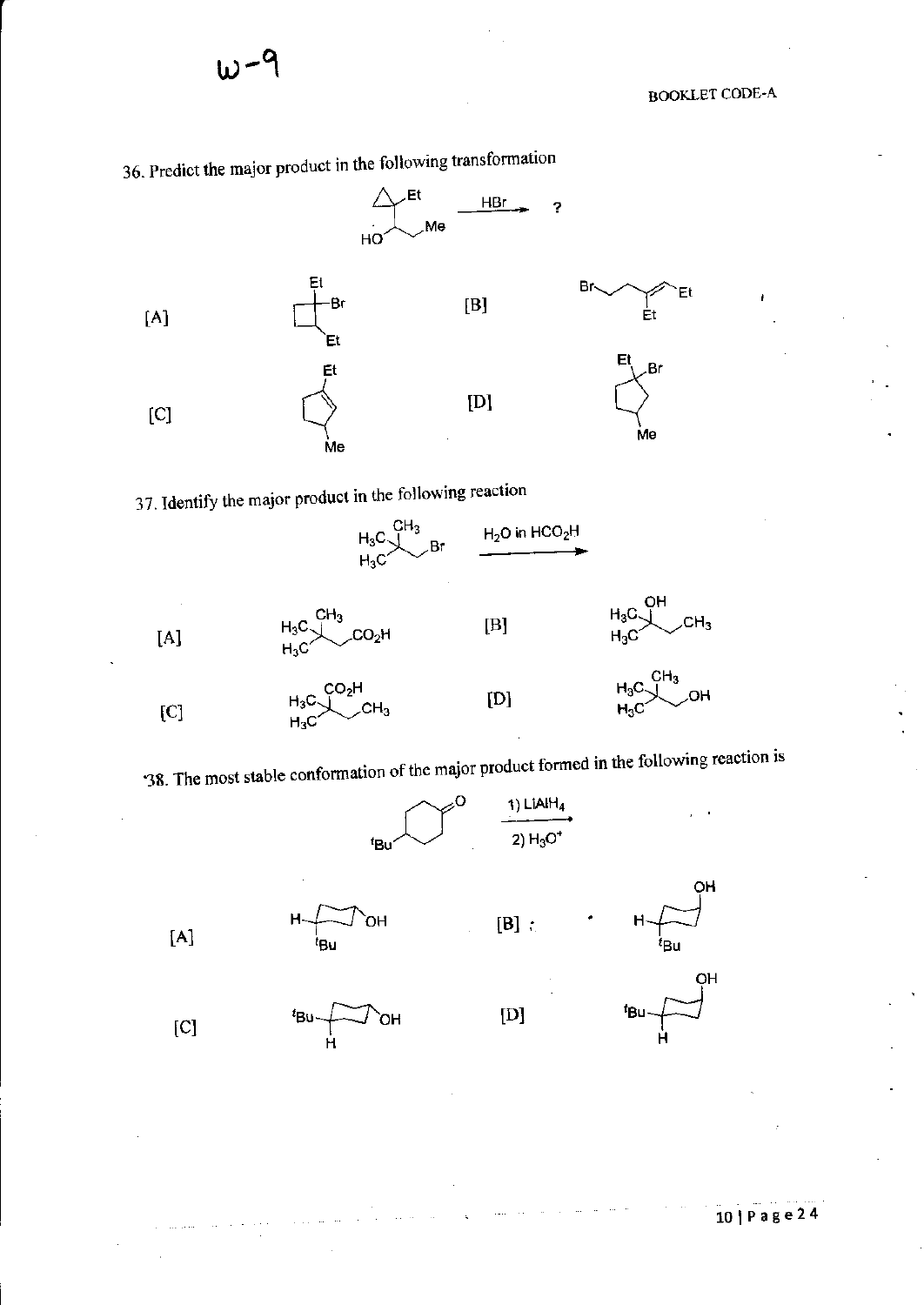# 39. Identify the major product in the following transformation





#### 41. The major product fonned in the Chichibabin reaction of pyridine is

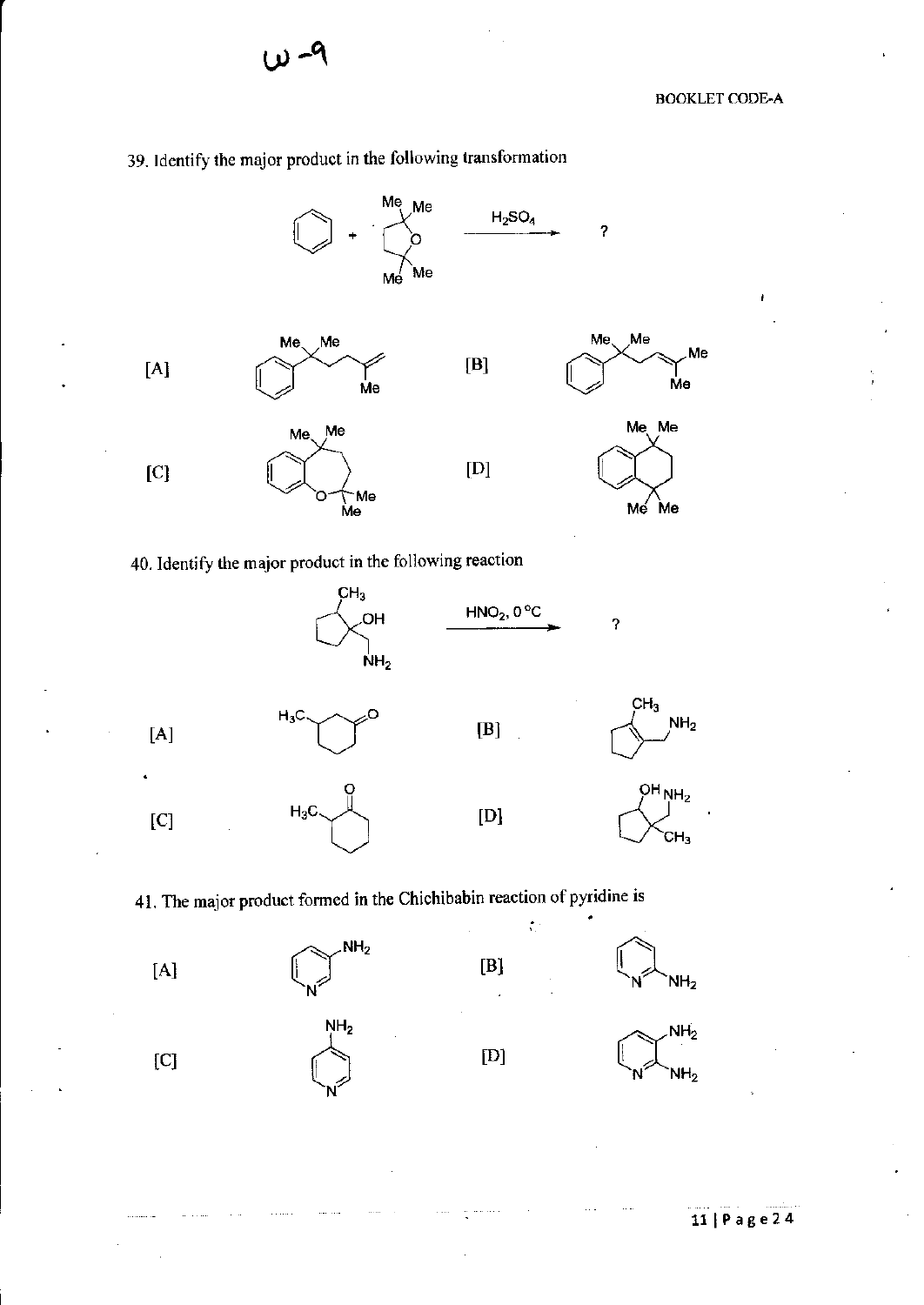42. The major product formed in the following transformation is



43. Arrange the following compounds in the increasing order of  $pK_a$  value of the highlighted "H"



44. The  $[\alpha]_D^{20}$  of a 90% optically pure (R)-2-arylpropanoic acid solution is +135°. On treatment with a base at 20 °C for one hour,  $[\alpha]_{D}^{20}$  changed to +120°. The optical purity of the resulting  $(R)$ -isomer is

| $[A]$ 80% |  | $[B]$ 70% |
|-----------|--|-----------|
|-----------|--|-----------|

 $[C]$  20%  $[D]$  30%

45. Identify the name of the following reaction

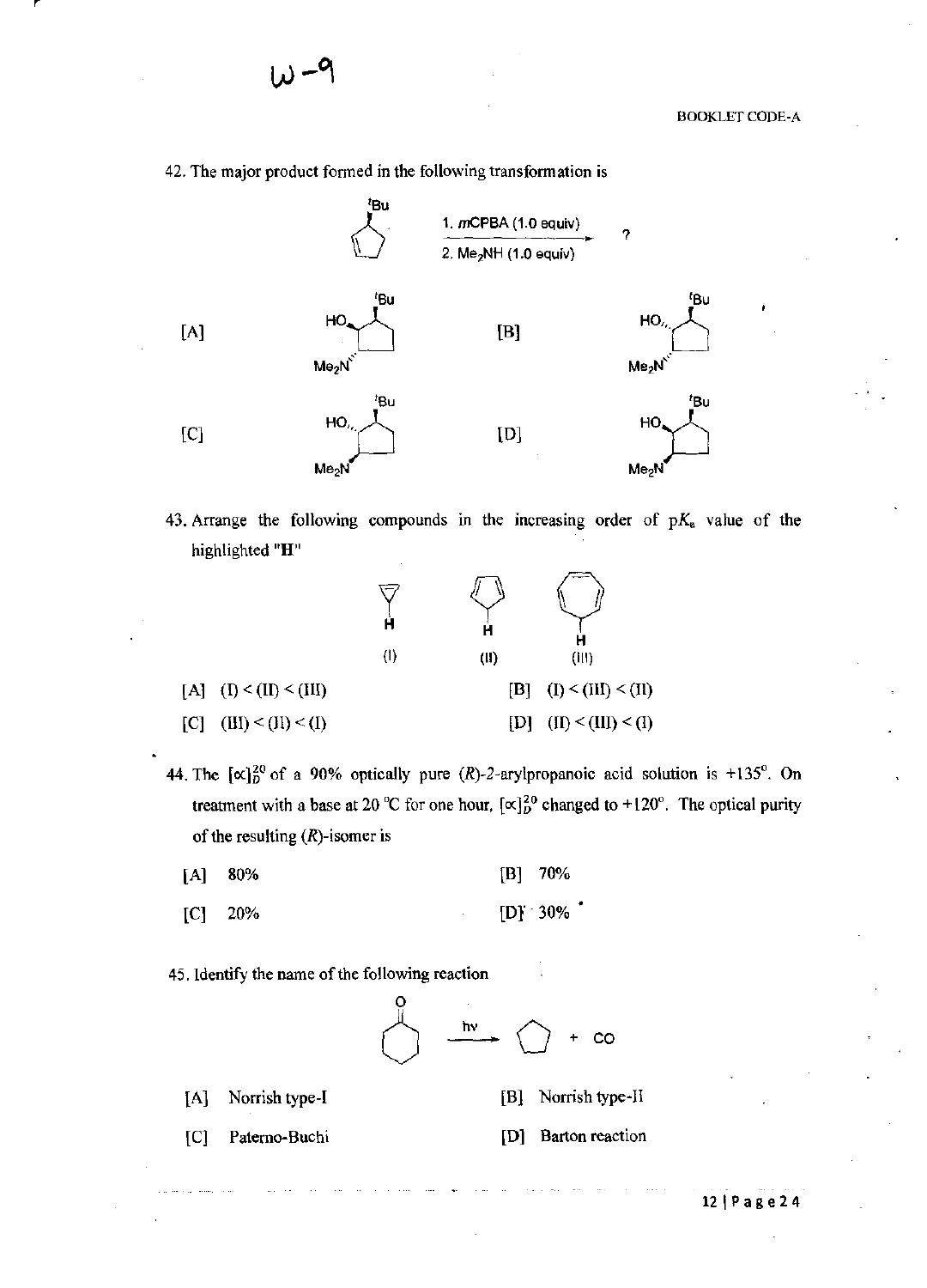**46. Identify the compound that produces a red/orange colored product when treated with 2,4-dintrophenylhydrazine. The compound does not react with the Schiffs reagent and**  results negative iodoform test.



**47. Which of the following compounds will have its absorption maximum at the longest wavelength?** 

| $[A]$ 1,2,5-hexatriene | $[B] \quad 1, 5$ -hexadiyne |
|------------------------|-----------------------------|
| $[C]$ 1,3-hexadiyne    | $[D]$ 1,3,5-hexatriene      |

48. The  ${}^{1}H$  NMR spectrum of H<sub>3</sub>C-O-CHCl-CH<sub>2</sub>Cl will exhibit

**[A] a three-proton doublet, a one-proton singlet, and a two-proton doublet** 

**[B] a three-proton singlet, a one-proton singlet, and a two-proton doublet** 

**[C] a three-proton singlet, a one-proton triplet, and a two-proton doublet** 

**[0] a three-proton triplet, a one-proton triplet, and a two-proton triplet** 

**49. The hormone insulin is a** 

- [A] terpenoid [B] carbohydrate
- [C] steroid lD] peptide

**50. A bacterial cell does not contain** 

| [A] ribosome       | [B] DNA     |
|--------------------|-------------|
| [C] lipid membrane | [D] nucleus |

**51. Among the following, the electron rich molecular hydride is** 

| $[A]$ CsH |                   | $[B]$ PH <sub>3</sub>  |
|-----------|-------------------|------------------------|
|           | $[C]$ $B_4H_{10}$ | $[D]$ SiH <sub>4</sub> |

-- ---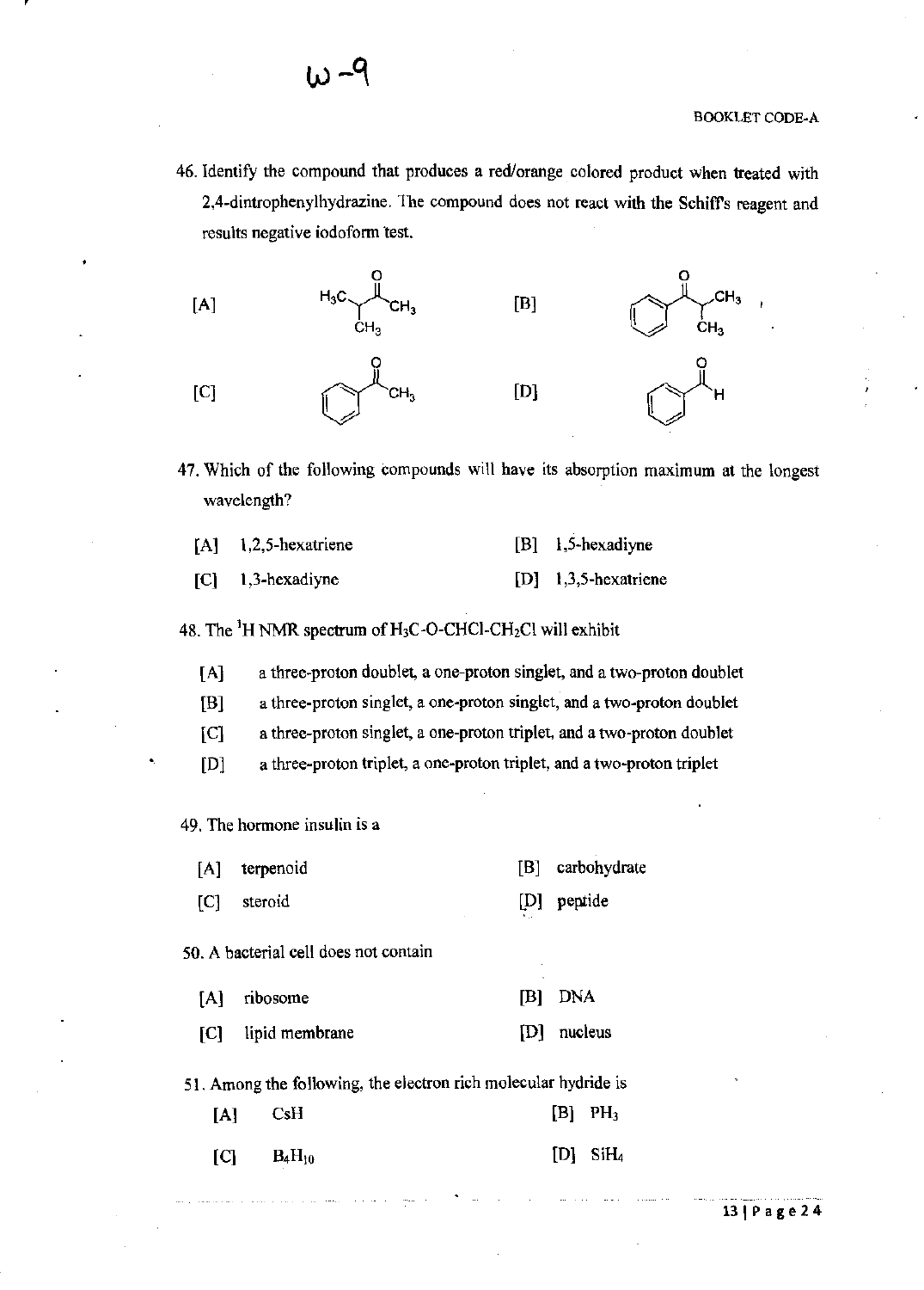# **W-9**

**BOOKLET CODE-A** 

|         | 52. The value of 'n' for the cyclic ion $\left[Si_6O_{18}\right]^{n}$ is                |     |                                                                                          |
|---------|-----------------------------------------------------------------------------------------|-----|------------------------------------------------------------------------------------------|
| $[A]$ 6 |                                                                                         | [B] | 10                                                                                       |
| [C]     | -12                                                                                     | [D] | 8                                                                                        |
|         | 53. Among the following, the reagents for separation of Group-IV metal ions are         |     |                                                                                          |
|         | [A] NH <sub>4</sub> OH and NH <sub>4</sub> Cl                                           | [B] | $HCI$ and $H_2S$<br>Ł                                                                    |
|         | [C] NH <sub>4</sub> OH, NH <sub>4</sub> Cl, and $H_2S$                                  |     | [D] NH <sub>4</sub> OH, NH <sub>4</sub> Cl, and $(NH4)2CO3$                              |
|         | 54. Among the following thallium compounds, the most stable one above 40 $\degree$ C is |     |                                                                                          |
| [A]     | <b>TICI</b>                                                                             | [B] | TICI <sub>3</sub>                                                                        |
| [C]     | TICl <sub>2</sub>                                                                       | [D] | $Tl_2Cl_6$                                                                               |
|         | 55. Reaction of AlF <sub>3</sub> with an excess of $F^-$ gives                          |     |                                                                                          |
|         | $[A]$ AlF <sub>4</sub>                                                                  |     | [B] $AlF_5^{2-}$                                                                         |
| [C]     | $\text{Al}_2\text{F}_6$                                                                 |     | [D] $AlF_6^{3-}$                                                                         |
|         | 56. The total number of tetrahedral voids in the face-centred cubic unit cell is        |     |                                                                                          |
| $[A]$ 6 |                                                                                         | [B] | 8                                                                                        |
| $[C]$ 4 |                                                                                         |     | $[D]$ 12                                                                                 |
|         |                                                                                         |     | 57. Chlorine in a sample of weight 1.03 g was precipitated as AgCl and the weight of the |
|         | $Cl = 35.45$ , Ag = 107.87)                                                             |     | precipitate was 0.500 g. The percentage of chlorine in the sample is (atomic weight of   |
| [A]     | 32.86                                                                                   | [B] | 12                                                                                       |
| [C]     | 48.5                                                                                    |     | $[D]$ 0.12                                                                               |
|         | 58. Match the following                                                                 |     |                                                                                          |
| (i)     | NMR spectroscopy                                                                        | p   | Electronic transition                                                                    |
| (ii)    | EPR spectroscopy                                                                        | q   | Vibration of molecules                                                                   |
| (iii)   | IR Spectroscopy                                                                         | r   | Radio frequency waves                                                                    |
| (iv)    | UV-Visible spectroscopy                                                                 | S   | Microwave radiation                                                                      |
| [A]     | (i) & q; (ii) & r; (iii) & s; (iv) & p                                                  |     | [B] (i) & r; (ii) & s; (iii) & p; (iv) & q                                               |
| C       | (i) & p; (ii) & r; (iii) & q; (iv) & s [D] (i) & r; (ii) & s; (iii) & q; (iv) & p       |     |                                                                                          |
|         |                                                                                         |     | 14   Page 24                                                                             |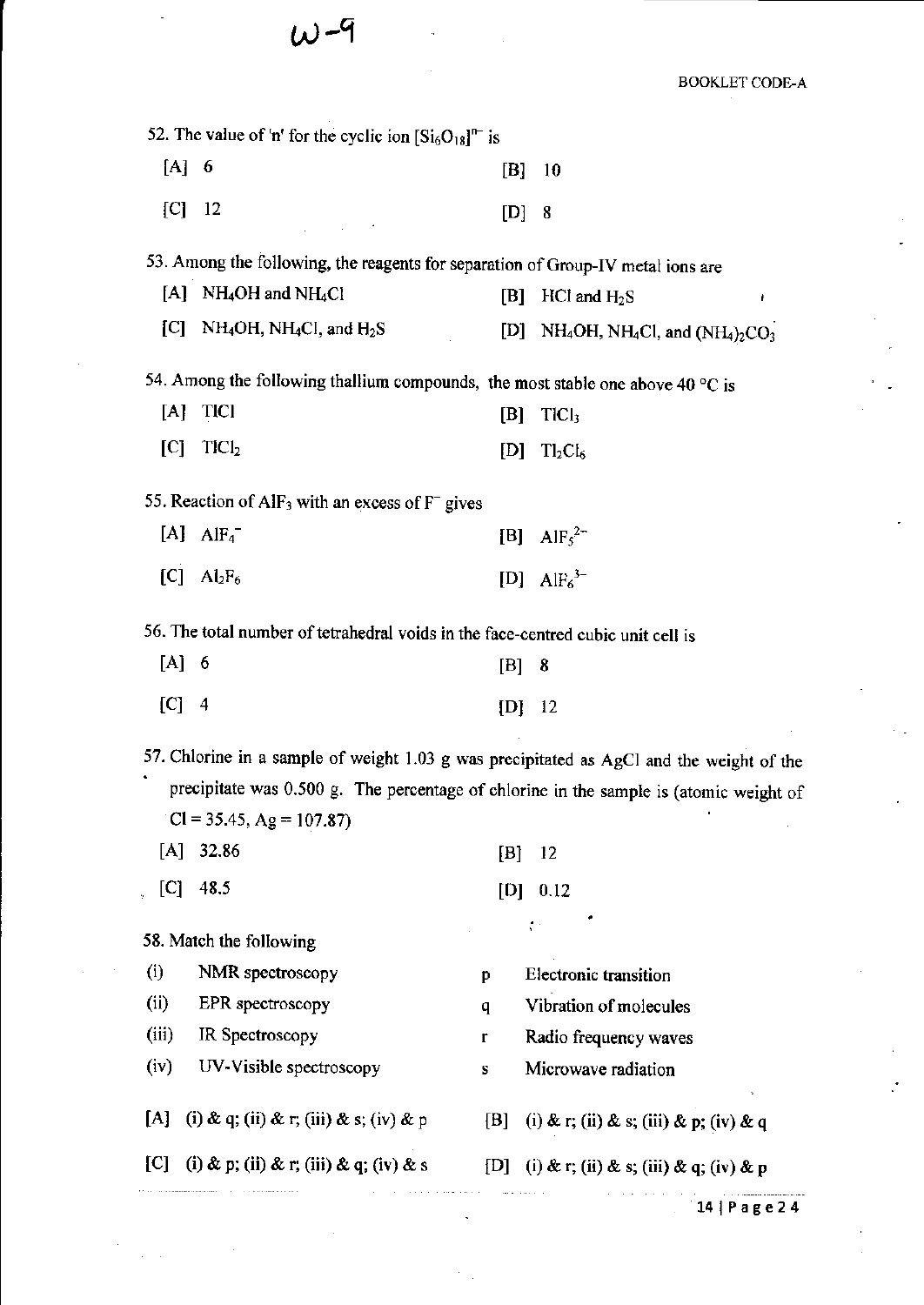**59. Among the following, the compound with highest melting point is** 

- $[A]$   $AlF_3$  [B]  $SiF_4$
- $[C]$  PF<sub>5</sub> [D] SF<sub>6</sub>

**w- 9** 

**60. The product obtained by the reaction of Me3As and XeF2 is** 

- $[A]$  Me<sub>3</sub>AsF<sub>2</sub> [B] (CH<sub>2</sub>F)<sub>3</sub>XeF<sub>2</sub>
- $[C]$   $(CF_3)_3AsXeF_2$  [D] MeAsF<sub>4</sub>

**61. Keeping the mass number unchanged, the nuclear decay process that results in the decrease of atomic number by one unit is** 

[A] alpha decay [BJ gamma decay

- [C] beta decay **[OJ positron emission**
- **62. The number of geometrical**   $[Co(ethylenediamine)<sub>2</sub>Cl<sub>2</sub>]<sup>+</sup>$  (I)  $H<sub>2</sub>NCH<sub>2</sub>COO$ **and optical**  and [Cr(gIY)3J **(II), respectively,**  are (gly is **isomers** of **complexes,**

| $[A]$ I: 2 and 3<br>$II: 2$ and 4        | $[B]$ I: 2 and 2<br>$II: 2$ and 4        |
|------------------------------------------|------------------------------------------|
| $ C $ <b>I:</b> 1 and 2<br>$II: 2$ and 3 | [D] I: 2 and 4<br>$\mathbf{H}$ : 2 and 2 |

63. The metal M that cannot form a stable compound with formula  $[(\eta^5-C_5H_5)M(CO)_4]$  is

W

|         | [A] Mo | $[B]$ Ta |  |
|---------|--------|----------|--|
| $[C]$ V |        | $[D]$ Nb |  |

**64. The protein responsible for 02 transport in lobsters and crabs is**  •

| [A] hemoglobin | [B] myoglobin |
|----------------|---------------|
|                |               |

[C] hemoerthyrin [D] hemocyanin

**65. The vitamin that contains metal-carbon bond is** 

| [A] vitamin-A |  |  | [B] vitamin-B |
|---------------|--|--|---------------|
|               |  |  |               |

[C] vitamin-C [DJ vitamin-D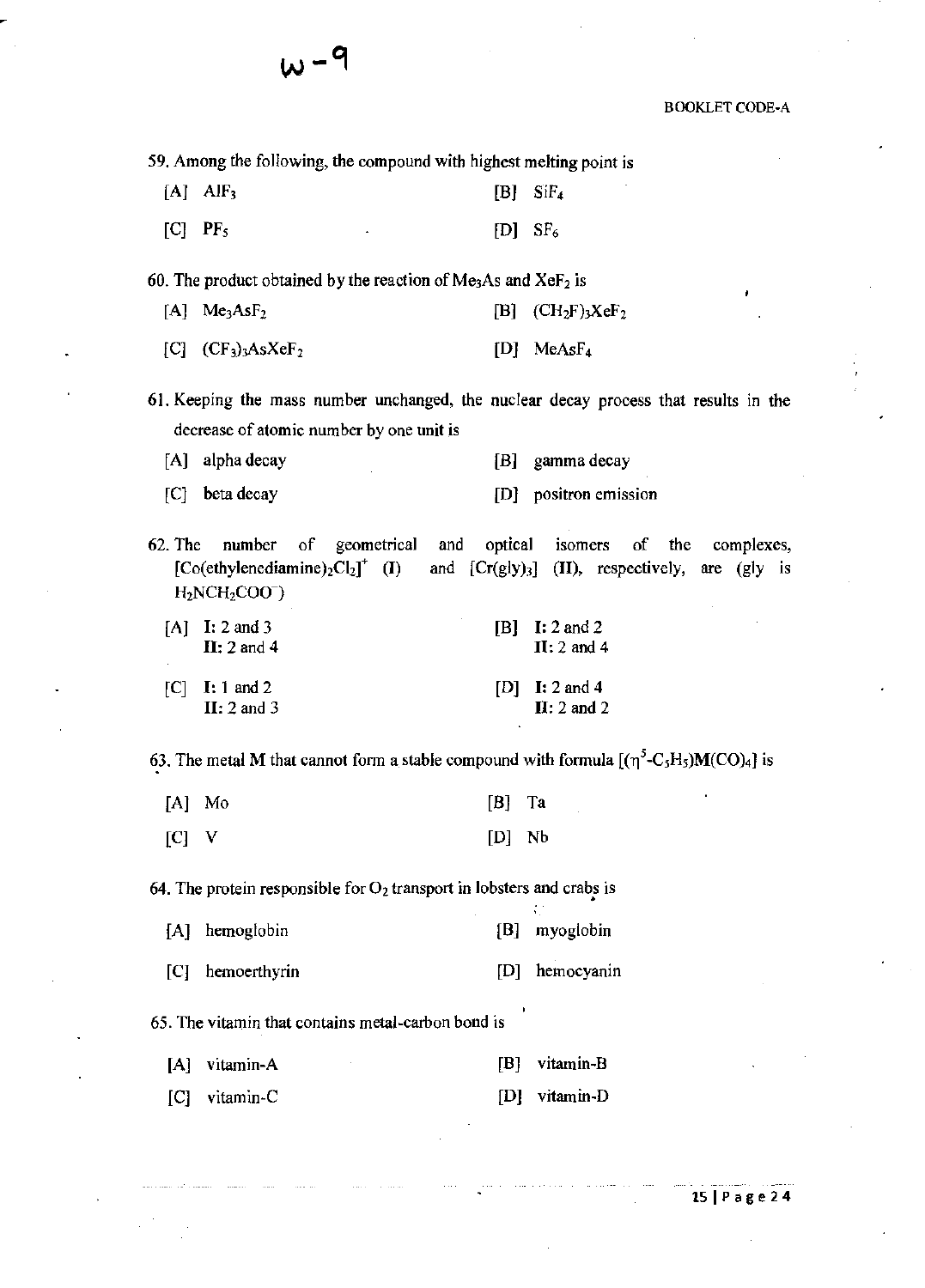66. The hybridizations of Ni in paramagnetic  $[NiCl<sub>4</sub>]<sup>2-</sup>$  and diamagnetic  $[Ni(CN)<sub>4</sub>]<sup>2-</sup>$ , **respectively, are** 

[A]  $sp^3$  and  $sp^3$  [B] dsp<sup>2</sup> and dsp<sup>2</sup> [C] dsp<sup>2</sup> and sp<sup>3</sup> [D]  $sp^3$  and dsp<sup>2</sup>

 $67.$  Among the following, the  $d<sup>n</sup>$  configuration not susceptible to Jahn-Teller distortion is

[A]  $d^2$  [B]  $d^4$  (high spin)  $[C]$  d<sup>8</sup> [D] d<sup>6</sup> (high spin)

**68. The atomic radii of La, Ce, Eu, and Gd follow the order** 

 $[A]$  **Gd**  $\leq$  **Eu**  $\leq$  **Ce**  $\leq$  **La**  $\leq$  **Ce**  $\leq$  **Cu**  $\leq$  **Cd**  $[C]$  **Gd**  $\leq$  **Ce**  $\leq$  **Eu**  $\leq$  **La**  $\leq$  **Ce**  $\leq$  **La**  $\leq$  **Ce**  $\leq$  **La**  $\leq$  **Eu** 

**69.** The inverse of the matrix  $\begin{pmatrix} 0 & i \\ -i & 0 \end{pmatrix}$  is

 $[A] \quad \begin{pmatrix} 0 & i \\ i & 0 \end{pmatrix} \qquad \qquad [B] \quad \begin{pmatrix} 0 & i \\ -i & 0 \end{pmatrix}$ [C]  $\begin{pmatrix} 0 & 1 \\ -1 & 0 \end{pmatrix}$  [D]  $\begin{pmatrix} 0 & 1 \\ 1 & 0 \end{pmatrix}$ 

70. Value of the determinant of the matrix  $\begin{pmatrix} 7 & 2 & 3 \\ 0 & 0 & 6 \end{pmatrix}$  is 4

 $[A] \quad 0$  [B] 24

 $[C]$  -168 [D] -42

**71.** The number of real solutions of the two equations,  $x^2 + y^2 = 1$  and  $y - x^2 = 0$ , is

•

| $[A]$ 0 | $[B]$ 1 |  |
|---------|---------|--|
| $[C]$ 2 | $[D]$ 3 |  |

**72.** The derivative of the function  $(e^{2x} - 1)/(e^{2x} + 1)$  at  $x = 0$  is

| $[A]$ $-1$ | $[B] \quad 0$ |  |
|------------|---------------|--|
| $[C]$ 2    | $[D]$ 1       |  |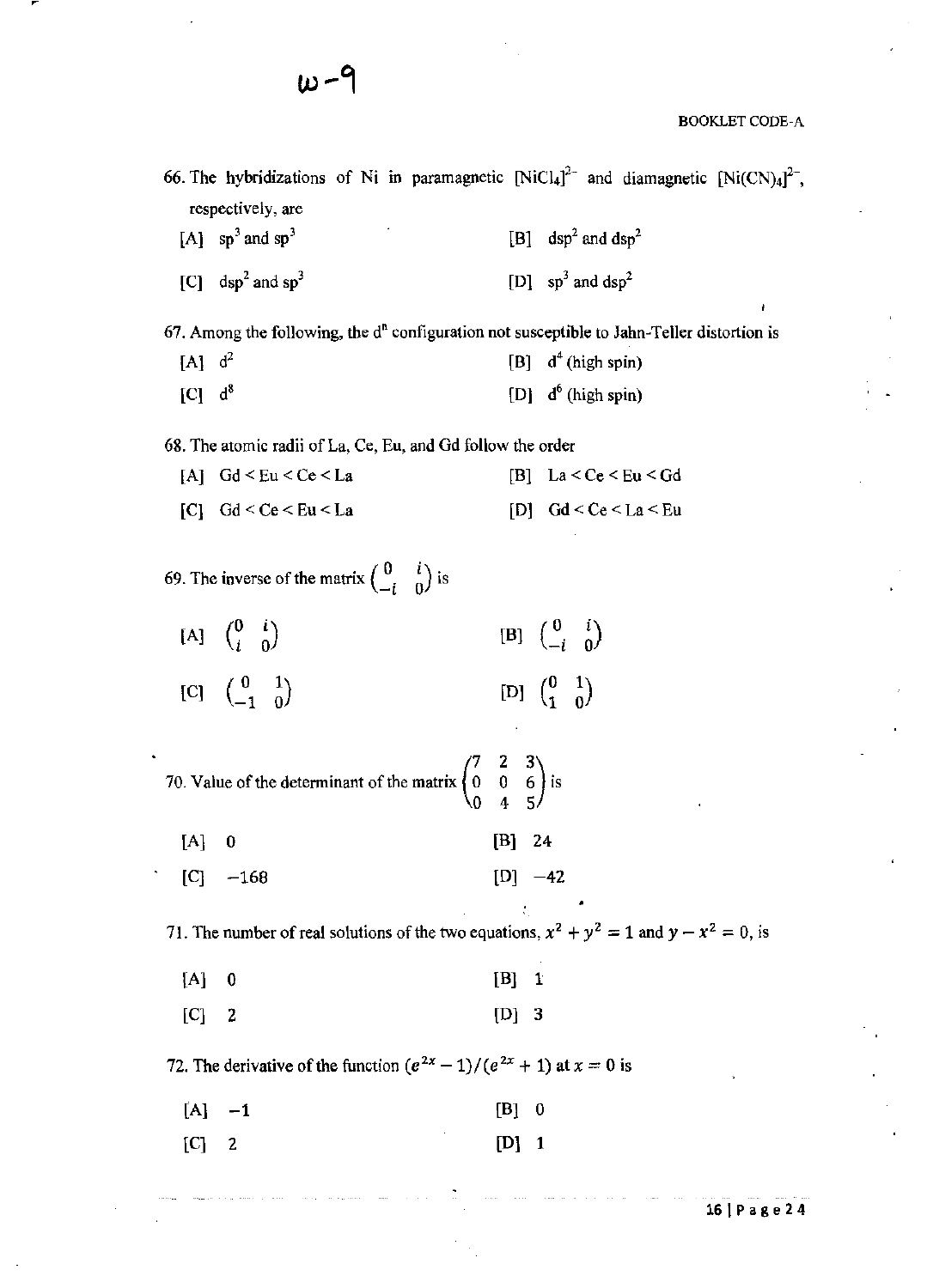- 73. The general solution to the differential equation,  $x \frac{dy}{dx} = 2y$ , is (c is the constant of integration)
	- [A] *ex*   $[B]$   $c + x$

W-9

 $[C]$   $cx^2/2$ [D]  $c + x^2/2$ 

74. The equation of the straight line that is perpendicular to  $y = x + 2$ , and passing through the origin is

- $[A]$   $x + y = 0$  $[C]$   $x + y + 2 = 0$  $[B]$   $x + y - 2 = 0$  $[D]$   $x - y = 0$
- 75. The complex number that results in a pure imaginary quotient when divided by its own complex conjugate is
	- $[A]$  1 + *i*/2  $[B] 1 + i$
	- $[C]$  1 + 2*i* [D] 1 + *in*

76. The value of  $\lim_{x\to\infty} \sqrt{(x + \sin x)/(x - \cos x)}$  is

 $[A]$  1 [B] 0  $[C]$  -1 [D]  $\infty$ 

77. 
$$
\int e^{x \log a} e^x dx =
$$

 $[A]$   $a^xe^x$  [B]  $e^x$  $\overline{\log a}$   $\overline{1 + \log a}$  $[C]$  *(ae)<sup>x</sup> [D] (ae)<sup>x</sup>*  $\cdot$   $\sqrt{\log(de)}$ 

78. The solution for the set of equations,  $2x - 3y + 4z = 8$ ,  $y - 3z = -7$ , and  $x + 2y +$ 

 $2z=11$ , is [A] *x=1,y=2,z=3*   $[C]$   $x = 0, y = 1, z = 2$ [B] *x=3,y=2,z=1*  [D]  $x = 2, y = 1, z = 0$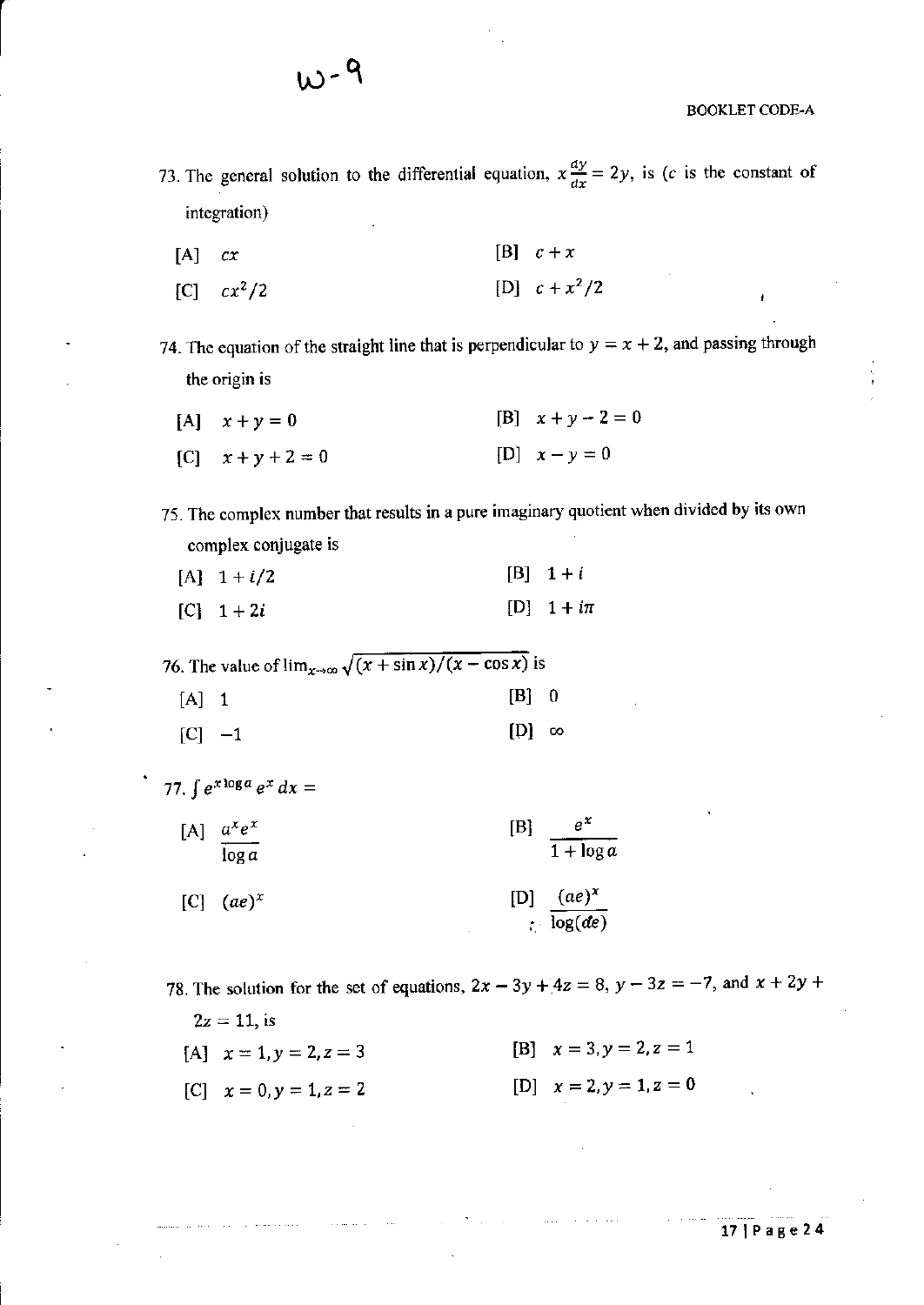- 79. A triangle has sides of length *a*, *b* and *c* and the angles opposite to these sides are A, B, and C, respectively. The correct relation among the following is
	- $[A]$   $c^2 = a^2 + b^2 2ab \cos C$  $[B]$   $c^2 = a^2 - b^2 + 2ab \cos C$
	- $[C]$   $c^2 = a^2 + b^2 2ab \sin C$  $[D]$   $c^2 = a^2 + b^2 - 2ab \cos A \cos B$

80. A coin is tossed 6 times. The probability of getting heads exactly 3 times is

- [A] 3/16 [BJ 5/16
- [C] 1/8  $[D]$  1/2

81. The root mean square velocity of hydrogen molecule at any given temperature is

- [AJ 8 times that of oxygen molecule [B] 4 times that of oxygen molecule
- [C] 16 times that of oxygen molecule [0] none of the above

82. The term symbol for the ground state of phosphorus is

| $[A]$ ${}^{4}S_{3/2}$        | $[{\rm B}]^{-1}{\rm S}_0$ |  |
|------------------------------|---------------------------|--|
| $[C]$ <sup>4</sup> $P_{3/2}$ | $[D]$ ${}^{1}P_{0}$       |  |

83. The solid-liquid boundary in the temperature-pressure phase diagram of water has a negative slope. For melting of ice, the change in enthalpy and volume are

- [A] both positive (B] negative and positive, respectively
- [C] both negative [D] positive and negative, respectively

84. The enthalpy change in the reaction,  $N_2 + 3H_2 \rightarrow 2NH_3$ , is -150 kJ at 300 K. Assuming that the gases behave ideally, the corresponding change in"internal energy in kJ is

- $[A]$  -145  $[B] -147$
- [C] 145 [D] 147

85. The enthalpy of vaporization of benzene at its normal boiling point, 80 °C, is 31 kJ mol<sup>-1</sup>. The associated entropy (in J K<sup>-1</sup> mol<sup>-1</sup>) and internal energy (in kJ mol<sup>-1</sup>) changes, respectively, are

| $[A]$ 88, 28 |   | $[B]$ 388, 28 |
|--------------|---|---------------|
| $[C]$ 88, 34 |   | $[D]$ 388, 34 |
|              | ۰ |               |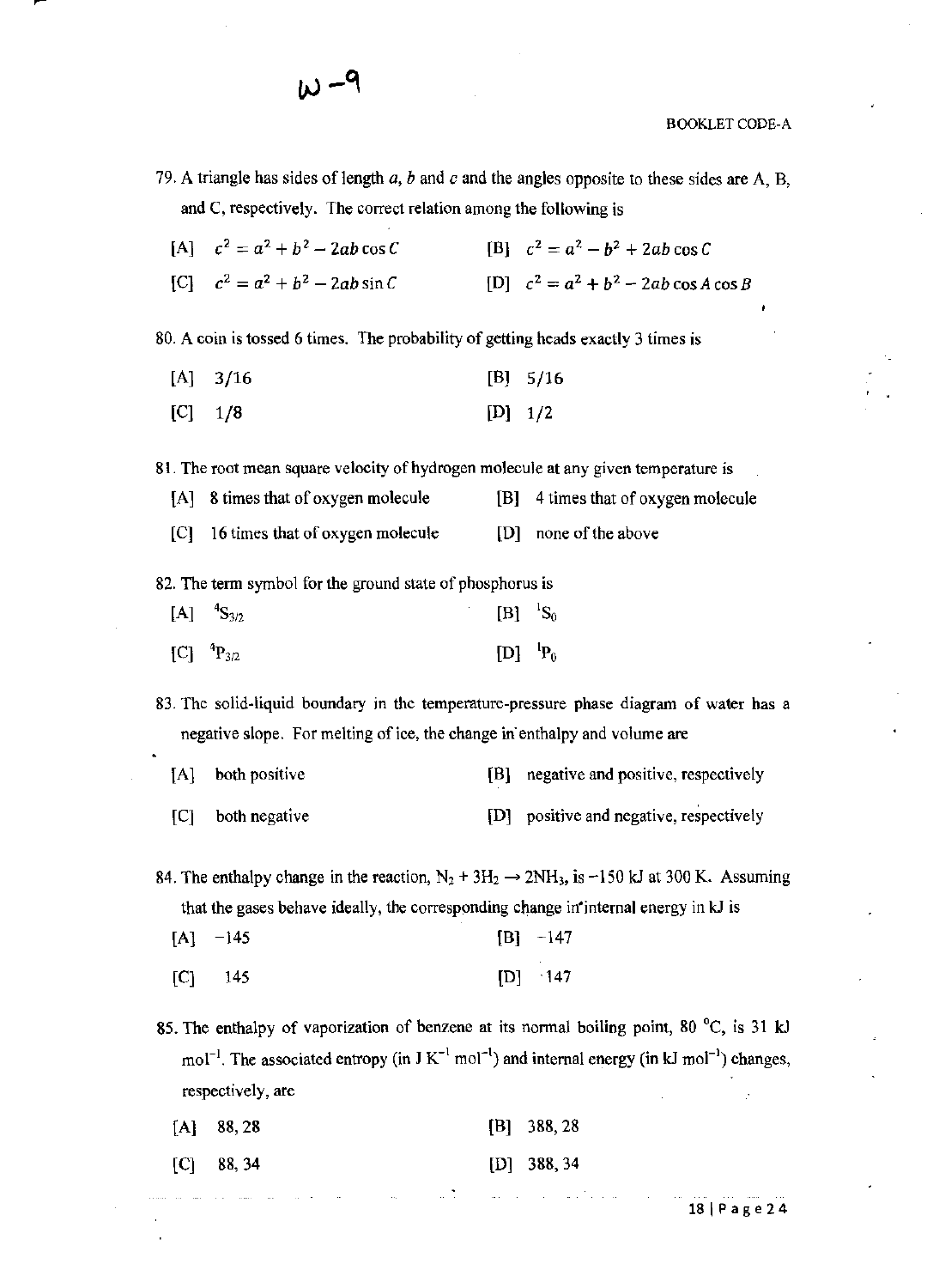$w$  $\cap$ 

BOOKLET CODE-A

- 86. At 298 K, the maximum work (in kJ) derived from the expansion of 1.0 mol of an ideal gas from 100 atm to I atm is
	- [A] 286 [BJ 11.4
	- $|C|$  -286  $[D] -143$

87. The standard free energy of formation,  $\Delta_f G^{\circ}$ , of  $N_2O_4$  (g) and NO<sub>2</sub> (g) are 97.9 kJ mol<sup>-1</sup> and 51.3 kJ mol<sup>-1</sup>, respectively. The equilibrium constant for  $N_2O_4$  (g)  $\Rightarrow$  2NO<sub>2</sub> (g) at 300 K is

| $[A]$ 6.67 | $[B]$ 0.8 |          |
|------------|-----------|----------|
| $[C]$ 0.15 |           | [D] 0.01 |

88. The efficiency (in %) of a Carnot engine working between  $0^{\circ}$ C and  $100^{\circ}$ C is

| $[A]$ 12.3 | $[B]$ 26.8 |
|------------|------------|
| $[C]$ 33.3 | $[D]$ 45.3 |

89. The pH of a solution made by mixing 30 mL of 0.1 M HCl and 40 mL of 0.1 M aqueous KOHis

| $[A]$ 9.85 |  |  |  | $[B]$ 10.15 |   |
|------------|--|--|--|-------------|---|
|            |  |  |  |             |   |
|            |  |  |  |             | . |

[C] 12.15 [DJ 13.15

90. A 0.1 M solution of a substance taken in a cell of 1.0 em path length, shows an absorbance of 0.45 at 520 nm. The extinction coefficient in  $cm<sup>2</sup> mol<sup>-1</sup>$  is

[AJ 45000 [BJ 5200

[C] 52000 [DJ 4500 •

91. The dissociative adsorption of a gas (A*2)* on a solid surface follows the Langmuir adsorption isotherm. A plot of  $1/\theta$  vs  $1/\sqrt{p}$  is linear with slope equal to ( $\theta$ : fractional surface coverage, *P:* gas pressure at equilibrium, *K:* equilibrium constant)

- $[A]$  K  $[B]$  1/K
- $[C]$   $\sqrt{K}$  $[D]$   $1/\sqrt{K}$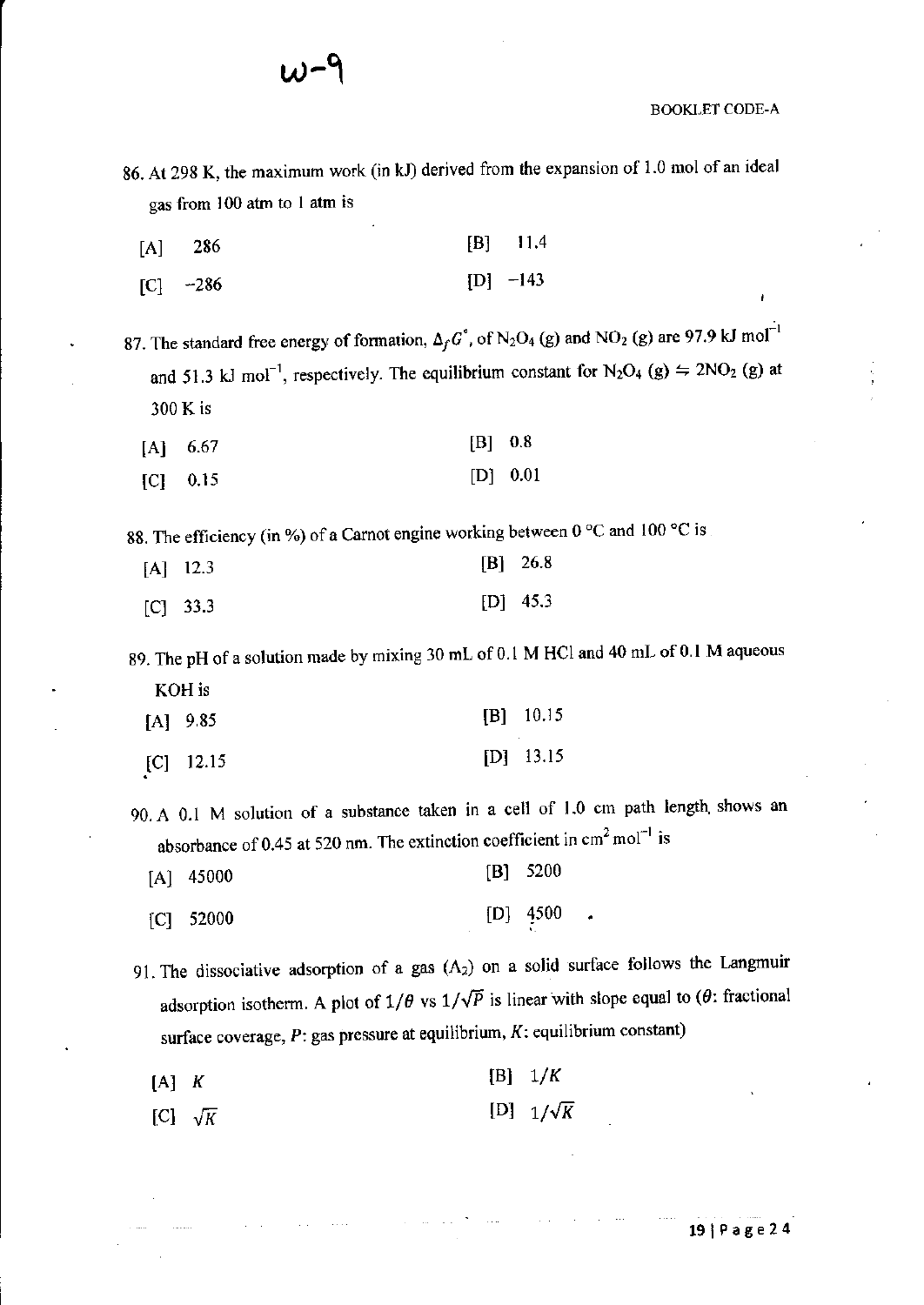92. The overall rate constant *(k)* for a three-step chemical reaction is  $k_1\sqrt{k_2/k_3}$ . The activation energies (in kJ mol<sup>-1</sup>) corresponding to the three elementary reaction steps are 74, 192, and lO, respectively. The overall activation energy for the reaction is approximately equal to (in  $kJ \text{ mol}^{-1}$ )

[A] 276 [B] 175

$$
[C] 165 \t [D] 128
$$

93. Using the pre-equilibrium approximation, the predicted rate law for the following multistep reaction  $(k<sub>eff</sub>)$ : effective rate constant) is

$$
A_2 \rightleftharpoons 2A \text{ (fast)}
$$
\n
$$
A + B \rightarrow P \text{ (slow)}
$$
\n
$$
[A] \quad k_{eff}[A_2][B] \qquad \qquad [B] \quad k_{eff}[A_2]\sqrt{[B]}
$$
\n
$$
[C] \quad k_{eff}\sqrt{[A_2][B]} \qquad \qquad [D] \quad k_{eff}[A_2]^2[B]
$$

- 94. The slope and X-intercept of the Lineweaver-Burk plot *(l/V* vs *1/[S])* of enzyme kinetics are, respectively *(V: reaction rate, [S]: concentration of substrate,*  $V_{max}$ *:* maximum rate, and  $K_M$ : Michaelis constant)
	- [A]  $\frac{K_M}{V_{max}}$  and  $\frac{1}{V_{max}}$ [C]  $\frac{V_{max}}{K_M}$  and  $\frac{1}{K_M}$ [B]  $\frac{K_M}{V_{max}}$  and  $\frac{-1}{K_M}$ [D]  $\frac{V_{max}}{K_M}$  and  $\frac{-1}{V_{max}}$
- 95. At 25 °C, the difference in pressure (in Pa), across the surface of a spherical ethanol droplet having radius 220 nm is closest to (the surface tension of ethanol at 25 °C is 22  $mN m^{-1}$ 
	- $[A]$  2 × 10<sup>3</sup>  $[C]$  2 × 10<sup>5</sup> [B]  $4 \times 10^5$  $[D]$  3 × 10<sup>4</sup>

96. The ionisation energy of the hydrogen atom is 13.6 eV when the electron is in the Is orbital. The ionisation energy (in eV) for the electron in the 2p orbital is

| $[A]$ 3.4 |            | $[B]$ 6.8 |            |
|-----------|------------|-----------|------------|
|           | $[C]$ 10.2 |           | $[D]$ 13.6 |